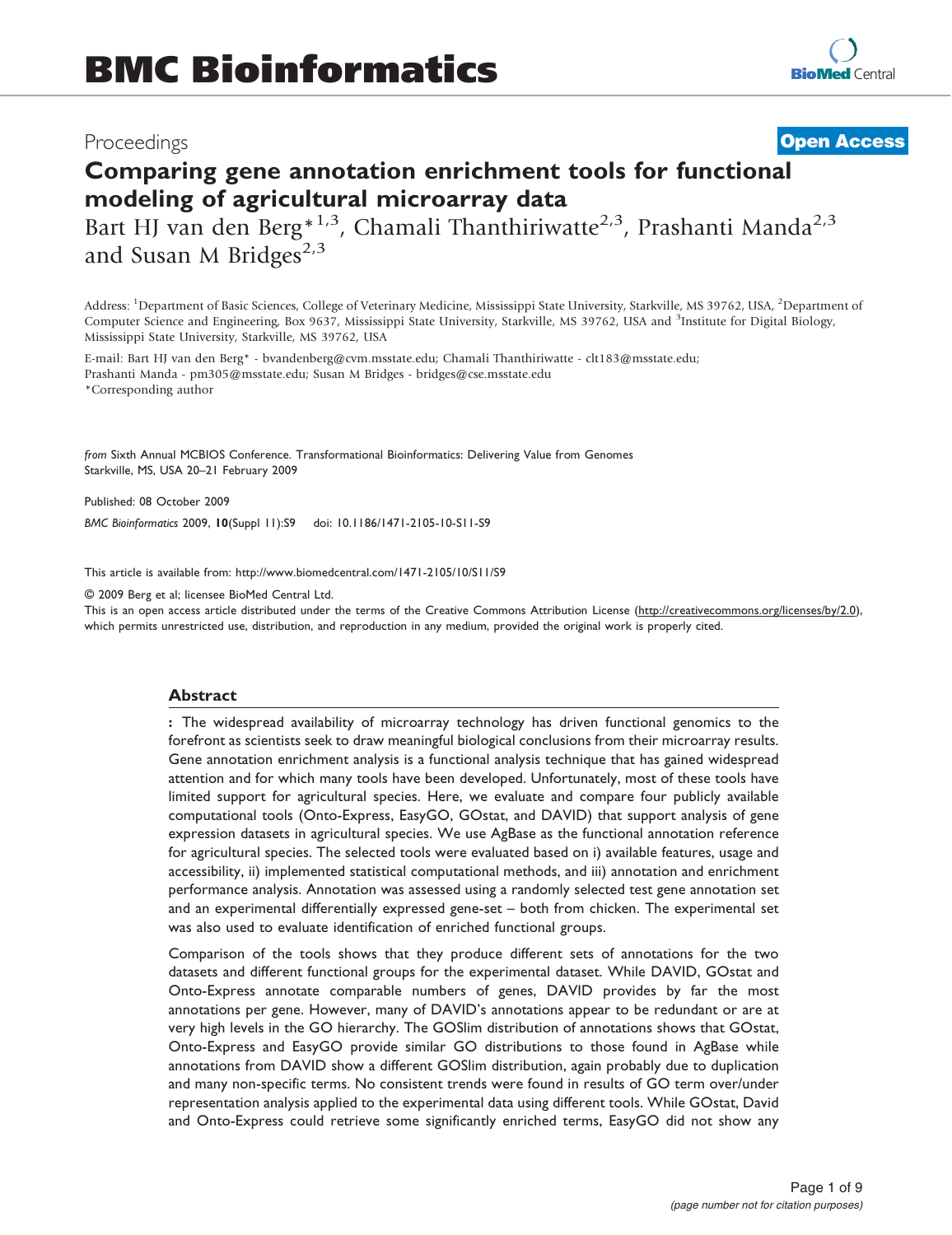significantly enriched terms. There was little agreement about the enriched terms identified by the tools.

Conclusion: Different tools for functionally annotating gene sets and identifying significantly enriched GO categories differ widely in their results when applied to a test annotation gene set and an experimental dataset from chicken. These results emphasize the need for care when interpreting the results of such analysis and the lack of standardization of approaches.

### **Background**

Systems biology research aims to characterize cellular networks and mechanisms by integrating high-throughput "-omics" data from genomics, proteomics, transcriptomics, and metabolomics experiments. It is humanly impossible to manage, analyze and interpret these massive datasets manually. Therefore researchers have developed a wide array of computational tools over the last decade to assist researchers in deriving biological value from the generated data [\[1,2\]](#page-8-0). Gene annotation enrichment analysis is a widely used approach, where the over or under-representation of gene ontology (GO) terms in a set of genes is determined statistically. Available tools perform a number of similar functions and each also presents its own unique features. However, the majority of currently available computational tools target well-studied model organisms such as human, mouse, rat and Arabidopsis. There are very few publicly available computational tools that include equally important but less studied organisms such as agricultural species. In addition, most tools are only compatible with popular commercial arrays (e.g. Affymetrix and Agilent), while other valuable, widely-used custom arrays are disregarded. This multitude of available tools makes it difficult to the researcher to choose the right tools for the job. Recently, an extensive comparison and summary of 68 gene annotation enrichment analysis tools was published [[1](#page-8-0)], categorizing tools into three classes based on their underlying algorithms. This comparison provides the user with a clear overview of the current availability and differences of a multitude of gene annotation enrichment analysis tools. However, the summary does not provide a side-by-side performance comparison of the tools when applied to biological datasets. The tool features and underlying algorithm(s) do not necessarily reflect the value and functionality of a tool. Our goal is to use an empirical evaluation to provide insight into the obstacles and issues encountered in analysis of gene annotation enrichment, especially when using data generated from agricultural species.

Here, we evaluate and compare four gene annotation enrichment analysis tools: Onto-Express [[3\]](#page-8-0), EasyGO [[4](#page-8-0)], GOstat [\[5\]](#page-8-0), and DAVID [\[6\]](#page-8-0). All are categorized by Huang et. al. as Class 1 singular enrichment analysis (SEA) tools [[1](#page-8-0)]. Although Huang et al. describe 44 available Class 1 SEA tools, we selected only the tools that directly support chicken gene input for this study. Gene Set Enrichment Analysis (GSEA) tools such as GenePattern [\[7](#page-8-0)] were not selected because they do not directly support chicken gene identifiers. In addition to the four selected SEA tools, the AgBase [[8](#page-8-0)] database is used as a baseline for functional annotation of agricultural species. Since Gene Ontology (GO) annotation is the de facto method for functional annotation [[9](#page-8-0)], we have chosen tools that primarily use GO as their annotation resource in gene annotation enrichment analysis, although some of the tools also have other biological databases integrated (e.g. KEGG, REACTOME). However, the standard vocabulary provided by GO allows easy comparison of the results produced by different tools.

We used a test annotation gene set of 60 randomly selected chicken genes (Test Set) with identifiers compatible with all of the tools to evaluate the gene annotation capabilities of each tool. In addition, we use an experimental dataset of differentially expressed genes identified from a FHCRC 13 k chicken cDNA microarray (Experimental Set) to evaluate the gene annotation and gene annotation enrichment analysis performance of each tool when applied to a real-life dataset. Comparison of gene annotation enrichment analysis tools is quite challenging due to the differences in the underlying algorithms, databases, multiple correction methods, output formats, and many other features of the tools. We defined a standard set of tool parameters [\(Table 1\)](#page-2-0) with the goal of generating comparable gene annotation enrichment results. We also provide researchers with a general summary of challenges, obstacles and possible solutions when dealing with gene annotation enrichment analysis tools applied to agricultural species.

### Results and discussion Data set generation

The online Molecular Biology Database Collection lists a total of 1170 databases publicly available online [\[10](#page-8-0)]. Many of these tools generate their own identifiers making it extremely difficult for researchers to retrieve information from public databases with compatible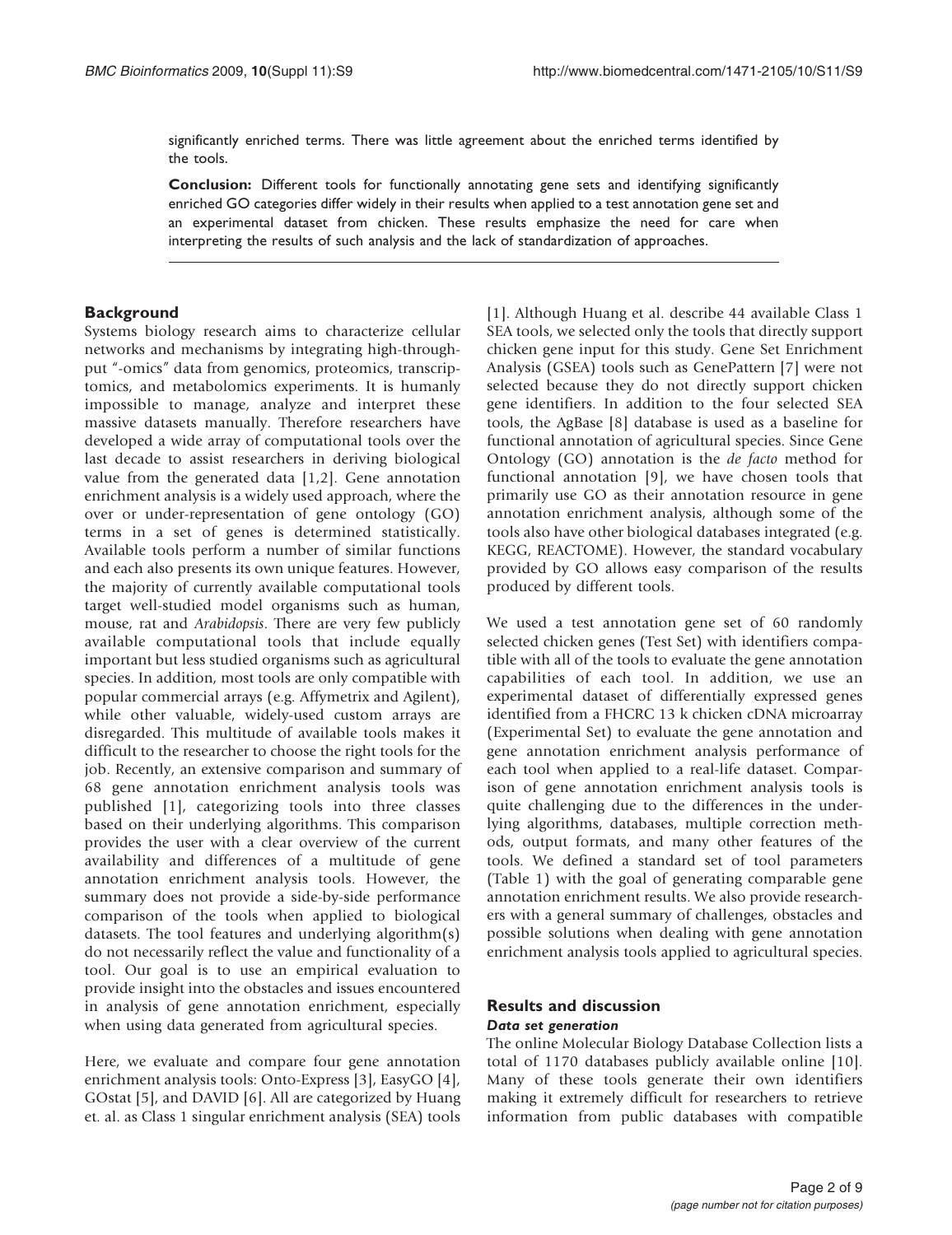<span id="page-2-0"></span>Table 1: Standard set of tool parameters

| <b>Parameter</b>           | Value                                     |
|----------------------------|-------------------------------------------|
| Maximum p value            | 0.10                                      |
| Maximum GO depth           | <b>FDR</b>                                |
| False discovery correction | OntoExpress & EasyGO: Hypergeometric      |
| Statistical method         | <b>GOstat &amp; DAVID: Fisher's Exact</b> |

A consistent set of tool parameters was used where possible to make the results more comparable. Note that there was no one set of statistical methods available for all tools.

identifiers. The tools used here integrate several publicly available databases, each with their own identifier compatibility. In order to use all of the tools, we had to convert our EST probe identifiers to at least two other identifiers compatible with the tools. Our Test Set includes randomly selected genes for which we were able to find compatible identifiers for almost all genes for the four tools (Additional file [1](#page-7-0)). However, converting the large list of experimental EST probe identifiers to other identifiers resulted in a reduced number of identifiers as shown in Table 2. This is primarily due to the mapping of multiple ESTs to a single gene. In addition, some ESTs did not map to known genes. This becomes important when assigning functional information to EST probes, as redundancy of genes, proteins and their related GO terms could bias the statistically significant biological theme of the dataset.

### Tool feature evaluation

Computational tools are often designed to accomplish a specific goal and then expanded with additional features. Changing statistical methods and needs of researchers combined with continual generation of new data makes maintenance and regular updating of existing tools essential. We compared feature similarities and differences for the selected tools (Additional file 2). Huang et al. have previously provided a summary of tool features [[1](#page-8-0)] of the underlying statistical methods and annotation visualization methods of a wide range of tools, but provided only a brief description of the annotation database and the species' compatibility of a

|  |  | Table 2: Identifier mapping for experimental data set |  |
|--|--|-------------------------------------------------------|--|
|--|--|-------------------------------------------------------|--|

| Identifier              | <b>FHCRC</b> whole<br>array | <b>FHCRC</b> differentially<br>expressed |
|-------------------------|-----------------------------|------------------------------------------|
| Probe ID                | 15227                       | 53                                       |
| Entrez Gene ID          | 9277                        | 33                                       |
| UniprotKB accession no. | 8838                        | 33                                       |

A variety of gene identifiers are accepted as input by the evaluated tools. Entrez Gene IDs and UniProtKB accession numbers corresponding to each Array ID were retrieved to make the data sets compatible with each tool. Not all EST sequences on the microarrays have corresponding identifiers in all databases.

few tools. For the tools used in this comparison, we present an expanded discussion of species compatibility and databases used and also discuss several other practical features influencing the usability of the tools.

The core of each tool is its underlying database. Several tools have multiple bio-databases implemented for information retrieval. All the tools support GO modelling, while DAVID and Onto-Express also incorporate other bio-databases (e.g. KEGG, REACTOME). As mentioned earlier, maintenance and updating is essential for a tool, especially for their underlying database(s). We found that database update intervals for the evaluated tools range from weekly to annually. Comparing update schedules of several major repository databases (RefSeq [[11](#page-8-0)], Genbank [[12](#page-8-0)], UniProtKB/SwissProt [[13\]](#page-8-0), GOA [[14](#page-8-0)], IPI [[15\]](#page-8-0)) we suggest that a scheduled monthly database update would be a minimum to provide the researcher with the latest annotation information. The ability to upload custom annotations into the gene annotation enrichment analysis or the database provides a short-cut to overcome out-dated or incomplete annotation information. The tools evaluated here offer either direct custom annotation upload or upload upon request.

Adequate user-support for a tool is essential to enable users to access its full range of tool capabilities and to use the tool efficiently and effectively. All of the tools we evaluated provide a description of the tool, a user's manual, and sometimes additional educational resources. DAVID provides a helpful wizard-style guide through the analysis, which makes the upload and analysis of datasets simple and rapid.

Result storage on the tool's server for future access supports the researcher's ability to rapidly access previous results without having to re-analyze entire datasets. EasyGO provides a session ID valid for two weeks to retrieve results, whereas GOstat provides a session ID for 24-hours, but also provides an offline result-viewer for researchers to download. DAVID and Onto-Express do not provide data storage.

The annotation evidence code describes the type of evidence used to assign a GO annotation to a gene product (e.g. inferred from direct assay, inferred from genetic interaction or inferred by electronic annotation) and is a reflection of the strength of the evidence supporting the annotation. Recently, a method for evidence code-based Gene Annotation Quality (GAQ) analysis was published [\[16](#page-8-0)]. This method calculates a GAQ score that allows researchers to quantitatively assess the quality of the functional annotations assigned to their data set and is currently available upon request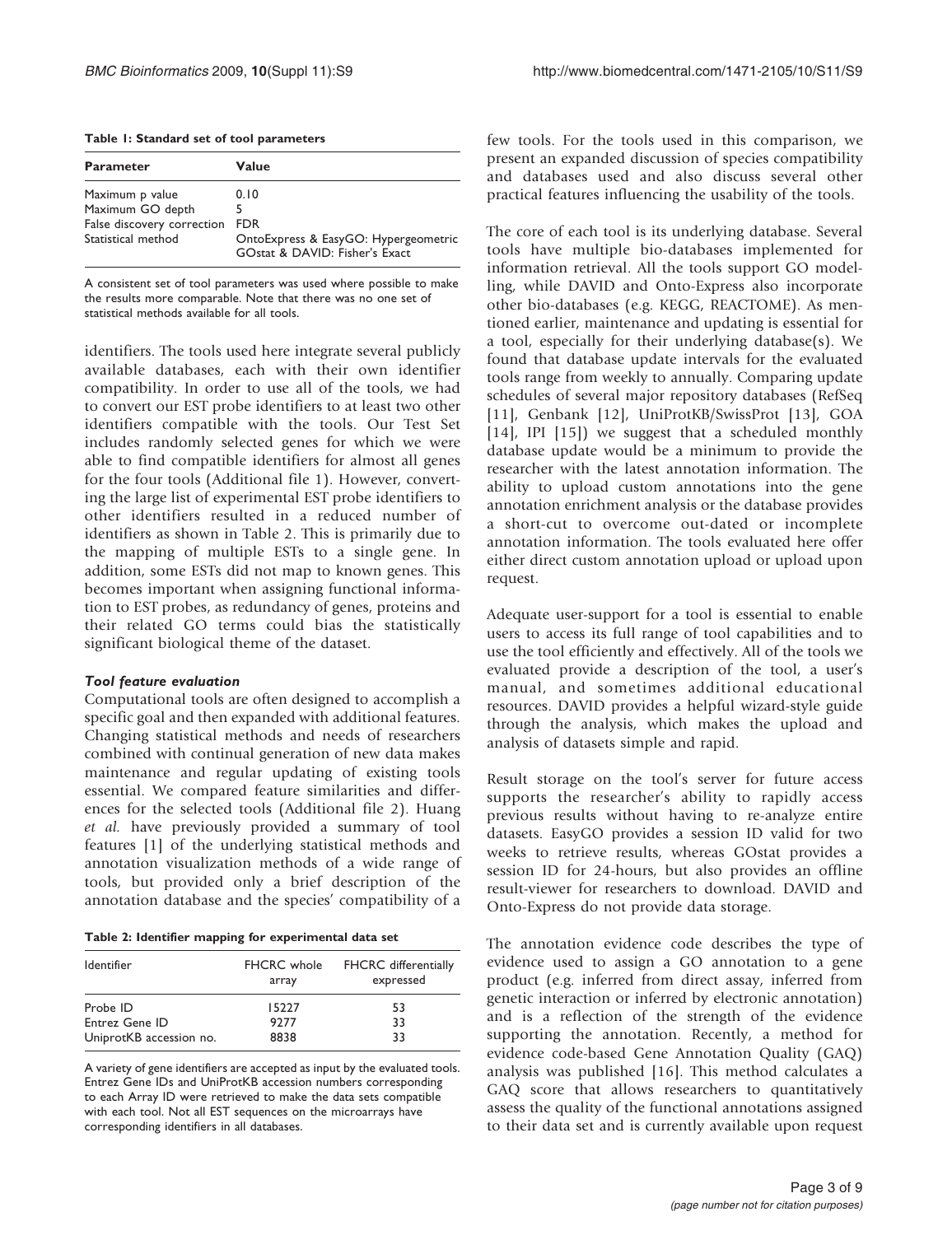<span id="page-3-0"></span>at the AgBase database [[17](#page-8-0)]. AgBase is the only annotation resource in this study that provides the annotation evidence code directly in the annotation result export and thus supports GAQ score calculation.

All tools provide researchers the option of using a default or a custom uploaded background gene dataset for gene annotation enrichment analysis. This allows researchers to calculate the true statistical enrichment significance when using microarray data. In microarray analysis, the number of genes that one is able to detect is limited to what is on the slide. When using the entire genome as background, the statistically significant enrichment is biased since more genes are considered than actually can experimentally be detected. Uploading a custom background (i.e. all genes on the microarray) allows the researcher to eliminate this statistical bias.

DAVID is the only tool in this study that presents only over-represented functional terms. This has the potential to bias the biological conclusion, since under-represented terms also provide valuable information for understanding the biological processes at work. For example, when comparing control and disease datasets, the lack of expression of a certain gene or functional category may be a signature for the disease.

### Implemented statistical methods for determining GO term enrichment

The underlying statistical methods implemented in a tool contribute not only to the applicability of the tool to datasets, but also allows researchers the freedom to choose the statistical method(s) they deem suitable for

Table 3: Statistical tests implemented in evaluated tools

their data. The methodology behind the statistical approaches has previously been extensively described and discussed [[1,18-20](#page-8-0)]. The tools included in this study implement a diverse set of statistical methods for determining GO term enrichment as shown in Table 3. In addition to the statistical methods available for calculating over/under representation, each tool also provides multiple testing correction methods as shown in Table 4. Onto-Express, EasyGO, GOstat and DAVID provide the False Discovery Rate (FDR) by Benjamini [[21\]](#page-8-0) and/or by Yekutieli [\[22](#page-8-0)]. In addition, GOstat provides a Holm p-value correction and DAVID provides a Bonferroni correction. The Bonferroni correction is the most stringent of all false detection correction methods and could lead to a substantial loss of data (false negatives). The Benjamini FDR is most popular because it does not assume independence of genes. Tian et. al. [[23](#page-8-0)] discusses short-comings of commonly used statistical approaches that assume independence among genes. This assumption clearly does not hold in biological systems and Tian et al. describe an alternative statistical method for determining statistical differential ontology. The public availability of this method, however, is not clear. Lewin et al. [[24\]](#page-8-0) described a similar statistical problem and have implemented their solution in the tool FatiGO [[25\]](#page-8-0). The distinction between the statistical approaches has been described by Huang et al [[1](#page-8-0)] and categorized into classes based on the gene annotation enrichment analysis approach.

Another point of interest on which most biologists concur is that the arbitrary selection of a statistical significance "cut-off" will often result in a loss of legitimate biological information. Therefore, researchers

| Tool         | Chi-Square | <b>Hypergeometric</b> | <b>Fisher's Exact</b> | <b>Binomial</b> |
|--------------|------------|-----------------------|-----------------------|-----------------|
| Onto-Express |            |                       |                       |                 |
| EasyGO       |            |                       |                       |                 |
| GOstat       |            |                       |                       |                 |
| <b>DAVID</b> |            |                       | ∗<br>$\mathbf{1}$     |                 |

The subset of tools selected provides a wide variety of statistical tests for the significance of gene annotation enrichment analysis. \*Modified Fisher's exact test known as EASE.

|  | Table 4: Multiple testing correction methods implemented in evaluated tools |  |  |  |
|--|-----------------------------------------------------------------------------|--|--|--|
|  |                                                                             |  |  |  |

| Tool                   | <b>Benjamini FDR</b> | <b>Yekutieli FDR</b> | Holm p-value | <b>Bonferroni</b> | <b>Sidak</b> |
|------------------------|----------------------|----------------------|--------------|-------------------|--------------|
| Onto-Express<br>EasyGO |                      |                      |              |                   |              |
| GOstat<br><b>DAVID</b> |                      |                      |              |                   |              |

Multiple testing correction is used to correct for the occurrence of false positive identifications by adjusting p-values derived from multiple statistical tests.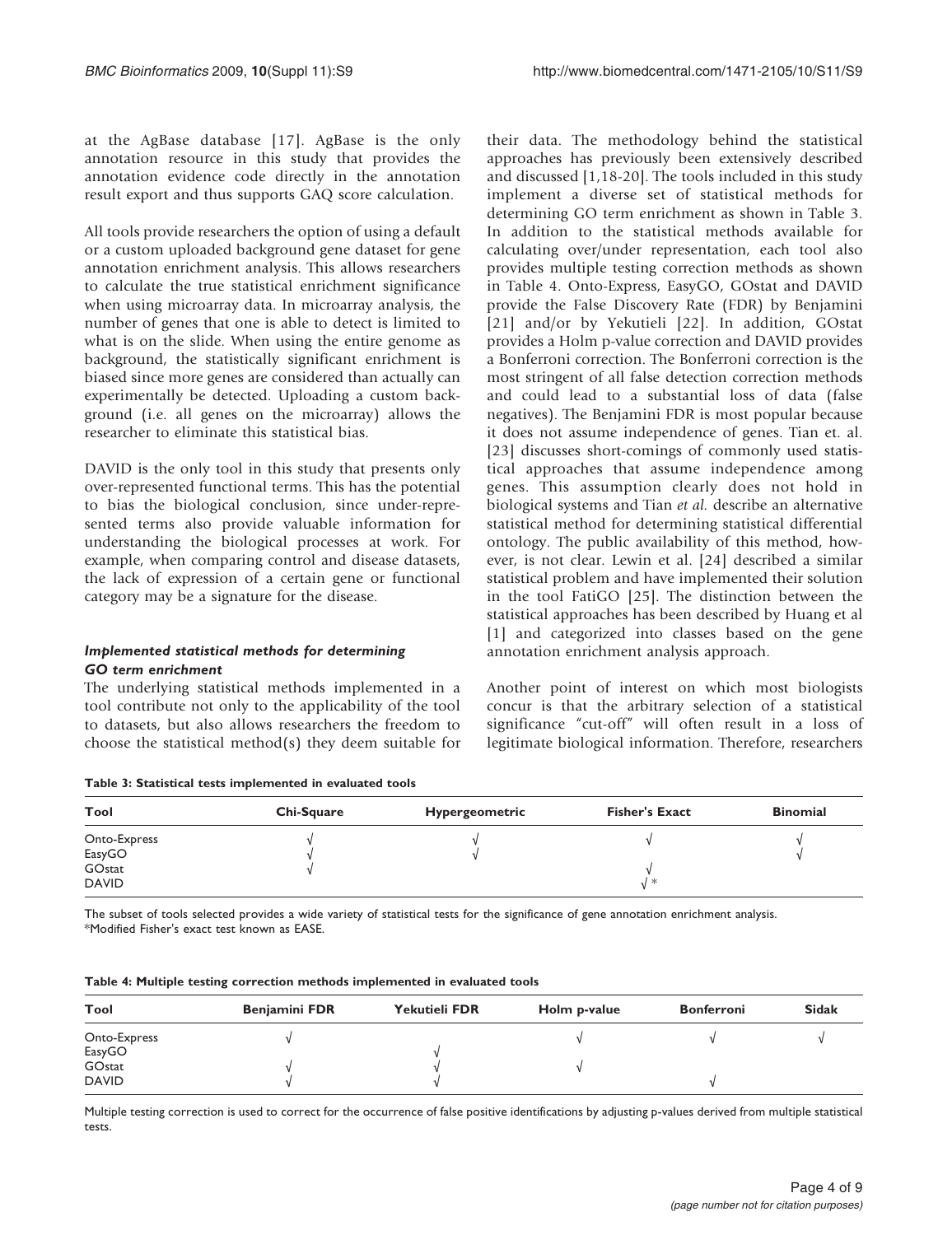<span id="page-4-0"></span>need to remember that these computational tools are intended to be evaluative and not definitive to the biology. They provide a starting place for hypothesis generation and testing.

#### GO annotation modelling

AgBase provides researchers with highly curated GO annotations for agricultural species to be used for downstream modelling. The AgBase biocurators provides a preponderance of the GO annotations for the Gene Ontology Annotation for chicken at EBI. Therefore, AgBase is used as a baseline reference for the retrieval of  $CO$  terms.

#### Test gene annotation set

The value of a tool lies predominantly in the available functional information in the underlying database. We used a set of 60 randomly selected chicken genes (Test Set) to assess the number of annotations each tool is able to assign. Table 5A shows that all tools recognize all genes in the input except EasyGO. Also, both the number of genes that have annotations assigned and the total number of annotations assigned differ substantially among the tools. This appears to be mainly due to the version of the database used. All the tools rely mainly on importing the GOA database and this import may be out of date with some tools. DAVID however, showed an unusually high number of annotations. DAVID integrates multiple databases (see Additional file 2), that may cause redundancy in GO terms. For example, when searching the UniProtKB accession Q5ZHQ6 in AgBase, GOstat, DAVID and the actual GOA database, we found 6, 14, 15 and 6 GO terms assigned by each resource, respectively. AgBase and UniProtKB shows the same GO terms retrieved, whereas GOstat and DAVID retrieved the

same and additional GO terms. Those additional GO terms stem from redundant parent GO terms. For example, for cellular component, five GO terms are assigned by DAVID and GOstat. However, examination of these terms shows that cell (GO:0005623) is a parent of cell part (GO:0044464), which is a parent of membrane (GO:0016020) which is a parent of membrane part (GO:0044425), which is a parent of intrinsic to membrane (GO:0031224). This creates a bias in subsequent gene annotation enrichment analysis, since the same annotations for a particular gene are counted as individual terms, while in reality they are different level descriptions of the same annotation. This could explain the higher number of the annotations retrieved by DAVID.

AgBase retrieves more annotations for the test set than do EasyGO, GOstat and Onto-Express. This could be explained by the manual curation by which AgBase assigns protein annotations that are included into their database. These curated annotations have been submitted to UniProtKB/Swiss-Prot and are awaiting inclusion into the UniProtKB database.

[Figure 1](#page-5-0) compares the GOSlim distribution per ontology of major GO terms of the retrieved annotations for each tool. AgBase was used as the reference annotation resource, since it provides the most recent, highly curated annotations for agricultural species. Based on the annotations retrieved using the Test Set (see [Table 6\)](#page-5-0), EasyGO, GOstat and Onto-Express followed a similar representation of major GO terms as AgBase for each ontology. Small percentage differences are present that reflect the underlying version of the annotation database. Interestingly, DAVID shows numerous outliers in "Biological Process" (BP) and "Cellular Component" (CC). Since DAVID retrieved a substantially higher

| Tool         | # Genes input | #Genes recognized                | #Genes annotated | <b>#Annotations retrieved</b> |
|--------------|---------------|----------------------------------|------------------|-------------------------------|
|              |               | A. Test gene annotation set      |                  |                               |
| Onto-Express | 60            | 60                               | 56               | 313                           |
| EasyGO       | 60            | 56                               | 45               | 339                           |
| GOstat       | 60            | 60                               | 56               | 303                           |
| <b>DAVID</b> | 60            | 60                               | 58               | 1662                          |
| AgBase       | 60            | 60                               | 49               | 474                           |
|              |               | B. Experimental chicken gene set |                  |                               |
| Onto-Express | 31            | 29                               | 24               | 328                           |
| EasyGO       | 31            | 31                               | 21               | 104                           |
| GOstat       | 31            | 31                               | 25               | 227                           |
| <b>DAVID</b> | 31            | 26                               | 26               | 615                           |
| AgBase       | 31            | 27                               | 22               | 136                           |

For each tool, the number of gene identifiers used as input, the number of genes recognized, the number of genes for which some GO annotation was retrieved, and the total number of annotations for all genes is given for both the Test Set and the Experimental Set.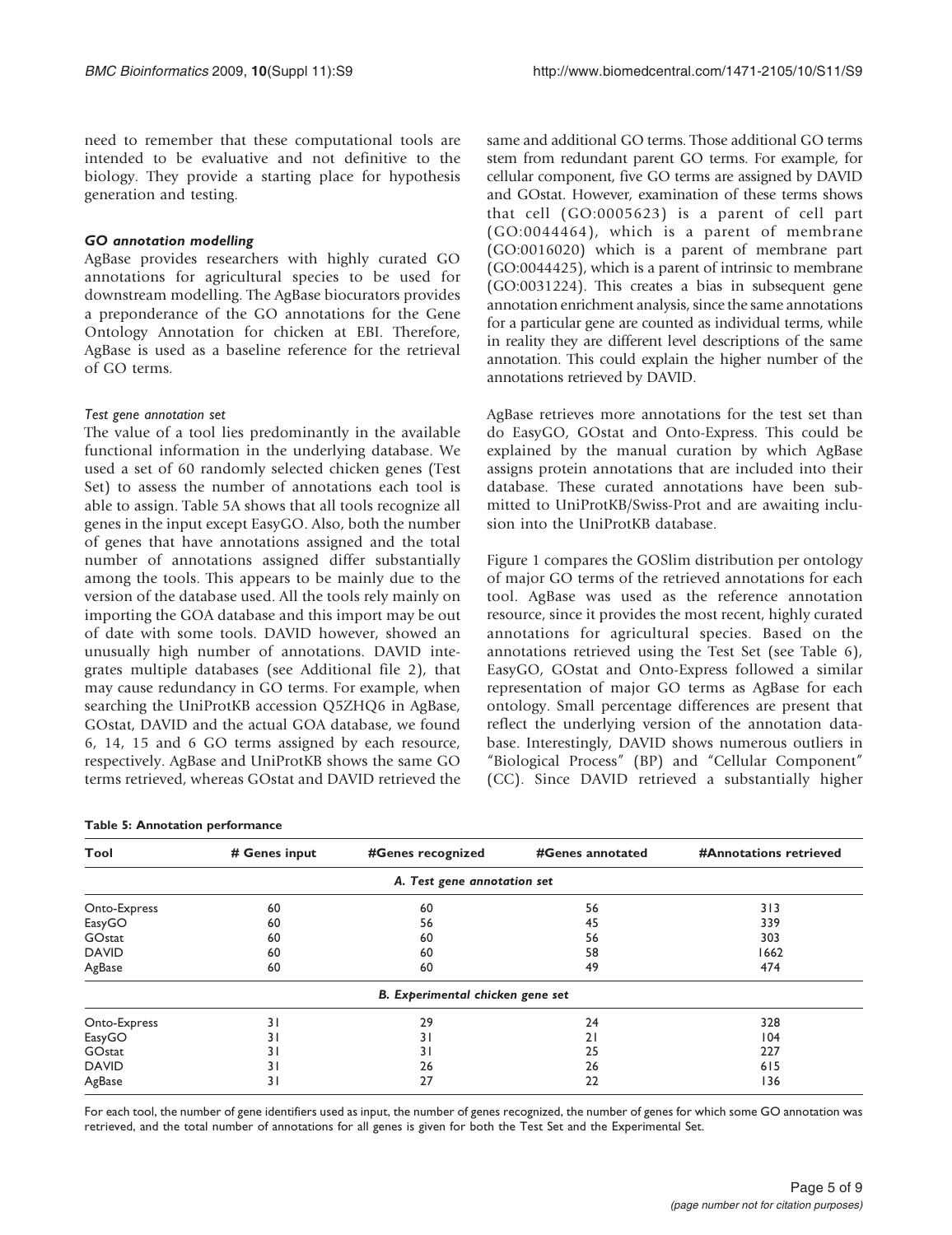<span id="page-5-0"></span>

#### Figure 1

Comparison GOSlim distribution for the Test Set. The distribution of the Gene Ontology annotations in the Test Set in different GOSlim categories was computed for the three GO ontologies: Biological Process (BP), Molecular Function (MF) and Cellular Component (CC) using GOSlimViewer at AgBase. AgBase serves as a baseline of retrieved annotations.

#### Table 6: Gene annotation enrichment analysis

|                 | <b>Experimental Set</b> |           |           |  |  |
|-----------------|-------------------------|-----------|-----------|--|--|
| <b>Ontology</b> | <b>BP</b>               | <b>MF</b> | <b>CC</b> |  |  |
| OntoExpress     | 81                      | 19        | 6         |  |  |
| EasyGO          |                         |           |           |  |  |
| GOstat          | 0                       |           | $-1*$     |  |  |
| <b>DAVID</b>    | 33                      | 38        | 8         |  |  |

The number of GO terms in the Experimental Set found to be enriched for each ontology (Biological process = BP, molecular function = MF, Cellular Component =  $CC$ ) are given when using the parameters listed in Table 1.

\*under-represented GO term

number of annotations for the Test Set (see table [5](#page-4-0)), the majority of GO annotations are grouped to higher order terms that are so high in the GO tree that they become less informative. This reduced biological detail does not facilitate in-depth modelling of the dataset.

#### Experimental gene set GO-based modeling

We have compared the results using our experimental set of differentially expressed genes (Experimental Set) in the same way as for the Test Set. [Table 5B](#page-4-0) summarizes the annotation performance for each tool for this data set. Differences are observed not only in gene/identifier recognition, but also in the number of gene annotations assigned by each tool. Excluding the unusual high number of retrieved annotations by DAVID, AgBase and EasyGO retrieved the most annotations for the Test Set, yet retrieve the least annotations for the Experimental Set. DAVID again retrieves the most annotations, but, as discussed earlier, this appears to be due to a great deal of repetition and the inclusion of many very general parent terms. When comparing the GOSlim distribution for the Experimental Set [\(Figure 2](#page-6-0)), we can clearly see that the difference in annotation retrieval influences the biological theme of the dataset. For the biological process, all evaluated tools have annotations representing two very general GO slim groups (e.g. "biological\_ process", "cellular\_process"). AgBase and EasyGO show a theme more focused on cell signalling and communication (e.g. "response to stimulus", "cell communication"), whereas DAVID, Onto-Express and GOstat retrieved more annotations to metabolism-related processes (e.g. "metabolic process", "macromolecule metabolic process", "catabolic process"). In terms of molecular function, all evaluated tools again represent global GO terms such as "binding" and "protein binding". But interestingly, GOstat, DAVID and Onto-Express provide additional detailed functions such as "transporter activity" and "channel activity". The cellular component ontology distribution shows an overall similar distribution; however, GOstat does not retrieve annotations for "extracellular region", "extracellular space", and "nucleus" and "proteinacious extracellular matrix". This is interesting since all tools predominantly use the GOA database as their GO annotation resource.

Overall, based on these results, having one dataset and multiple tools could provide different biological conclusions. Researchers need to keep their overall research goal in mind to validate the retrieved annotations and derive conclusions based on an evaluative assumption rather than a conclusive statement.

#### Gene annotation enrichment performance

Each evaluated tool is designed to perform functional enrichment analysis on a gene set. While there are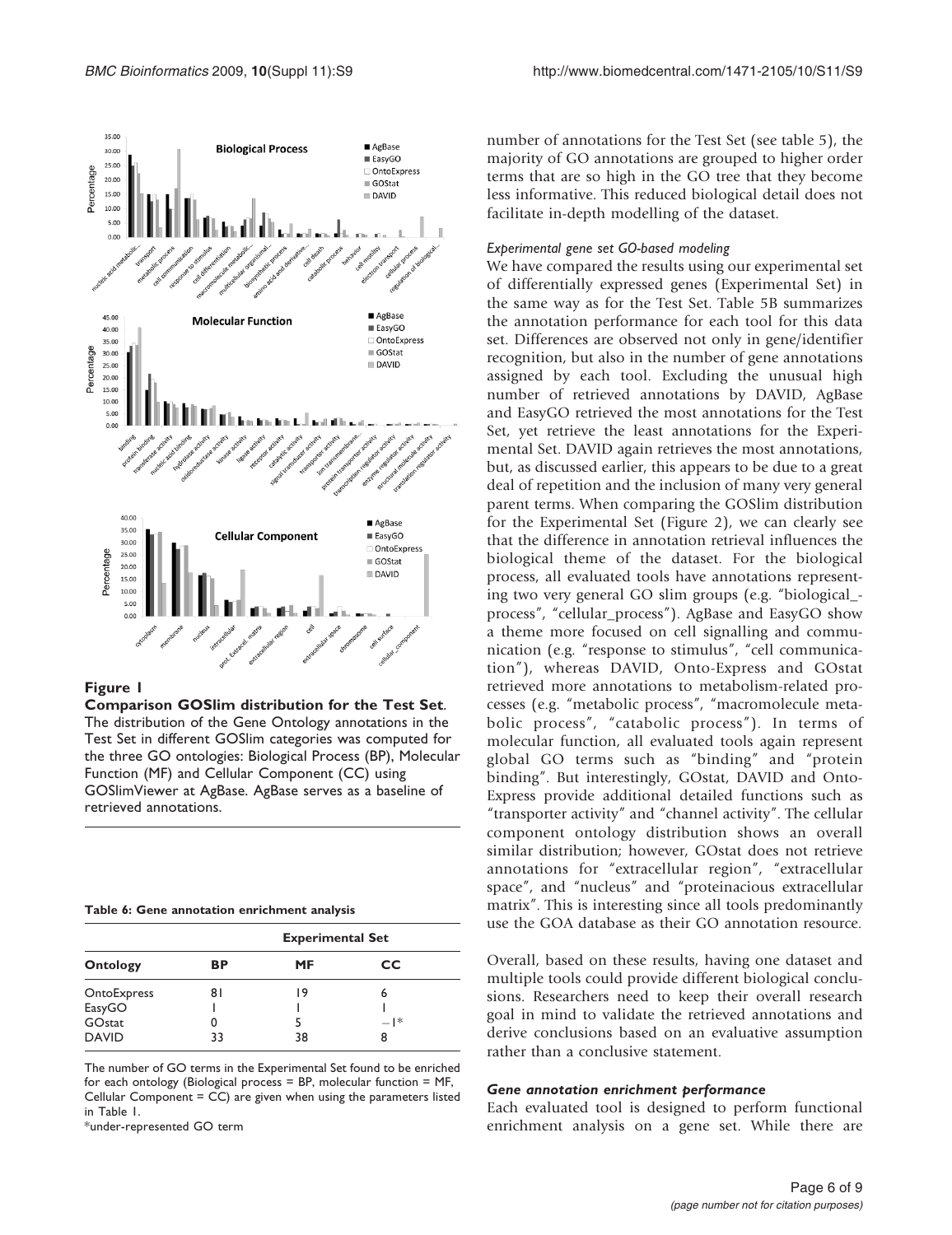<span id="page-6-0"></span>

### Figure 2

Comparison GOSlim distribution for the Experimental Set. The distribution of the Gene Ontology annotations in the Experimental Set in different GOSlim categories was computed for the three GO ontologies: Biological Process (BP), Molecular Function (MF) and Cellular Component (CC) using GOSlimViewer at AgBase. AgBase serves as a baseline of retrieved annotations.

multiple accepted statistical methods available, each has their limitations. As described previously [[1](#page-8-0),[2,23\]](#page-8-0) researchers need to decide which methods would be most appropriate for their research model. A comparison of functional enrichment analysis results generated by the evaluated tools provides insight into the performance of each tool. We used the Experimental Set with each tool to generate functional enrichment results. Because there was no one statistical test implemented by all tools (see [Table 3\)](#page-3-0), we chose to use statistical tests implemented by at least two tools. Therefore, we compared Onto-Express with EasyGO, because they both implement a hypergeometric statistical method and DAVID with GOstat because they both provide a Fisher's exact test. DAVID uses a modified Fisher's exact test, called EASE, so comparison with GOstat is not conclusive.

[Table 6](#page-5-0) shows the GO terms that were found significantly enriched (FDR p-value 0.1, GO term depth 5) in the Experimental Set. Both Onto-Express and DAVID found many enriched terms whereas GOstat and EasyGO found only a small number of enriched terms. GOstat is the only tool that does report an under-represented GO terms for Cellular Component.

To gain a better understanding of the biological meaning of the enriched GO terms, we compared the GOSlim distributions for the significantly enriched genes found by each tool. Additional file 3 lists the enriched GO terms retrieved by all tools. The functional enrichment results from the Experimental Set show interesting GO term distributions. For the biological process ontology, GOstat did not find any GO terms represented. EasyGO, DAVID and Onto-Express are in agreement that "response to stimulus" is one of the major GO terms represented. However, additional GO terms from DAVID represent an immunological trend, while Onto-Express find GO terms enriched to a developmental and metabolical trend. The cellular component ontology also shows disagreement where GOstat reports an "intracellular" trend, DAVID an extracellular trend, EasyGO and Onto-Express represent a more global cell location. The molecular function ontology GO terms find agreement by each tool, in that "protein binding" is the major biological trend. Onto-Express find additional details to enzyme activities, while DAVID shows chemokine and cytokine activities.

Although the tools show some agreement for the Experimental Set, there are also substantial differences. This makes it hard to identify a specific biological theme represented in a given dataset. As mentioned earlier, each tool should be considered evaluative and not conclusive in terms of the gene annotation enrichment results and the related biological trends. This comparison demonstrates that even if a dataset is evaluated by multiple tools, it may be difficult to find a general trend that will help the researcher focus on more specific genes of interest.

### Conclusion

No standard GO annotation assignment method has been established in the scientific world. Each tool has advantages and disadvantages in the features it supports and the statistical methods it uses. Having more databases incorporated in a tool does not necessarily positively affect the number of gene annotations retrieved. Gene/protein identifiers play a critical role in database compatibility and annotations retrieved. Availability of GO annotation evidence code would offers a more valuable quantitative assessment (i.e. GAQ score)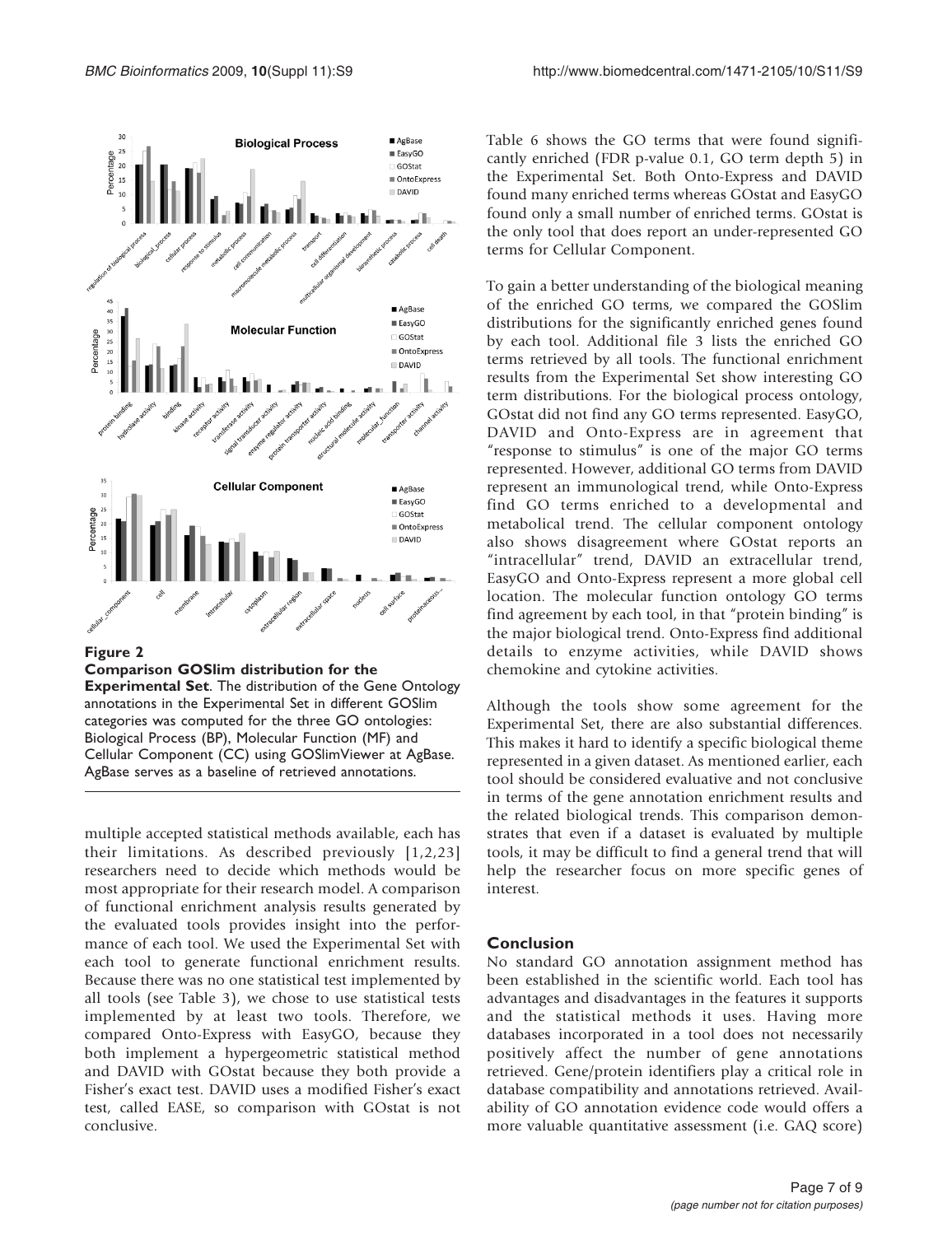<span id="page-7-0"></span>of assigned annotation quality in the entire dataset. Researchers in the agricultural community would benefit greatly from inclusion of their species in tools such as GenePattern [\[7\]](#page-8-0) that implement more sophisticated statistical tests and use different analysis techniques.

### **Methods**

### Test gene dataset

We selected 60 probes from all the structurally annotated probes on the widely used Fred Hutchinson Cancer Research Center (FHCRC) 13 K chicken cDNA microarray (GEO accession GPL2863) [[26](#page-8-0)] to serve as our test gene annotation set (Test Set). Since each tool accepts different gene identifiers, we selected the 60 probes for which we could retrieved the corresponding Entrez Gene ID and UniProtKB accessions via the UniGene database [[27\]](#page-8-0) and IPI database [[22\]](#page-8-0) (Additional File 1). This set serves as equal input for each tool and is used to evaluate the annotation performance.

### Experimental gene dataset

For the Experimental Set, we used the custom-made FHCRC 13 K chicken cDNA microarray (containing 13,007 features) to represent a real experimental dataset. We used a differentially expressed gene-set, which is previously published; Zhou and Lamont described 53 significantly differentially expressed ESTs using the FHCRC 13 K [[28\]](#page-8-0). As for the Test Set, we retrieved all possible corresponding Entrez Gene IDs and UniProtKB accessions for each probe. Since multiple ESTs can be assigned to one gene, we removed duplicate genes. In addition, some ESTs may not be structurally annotated. Therefore, from the 53 ESTs, we were able to obtain 31 genes for input into each evaluated tool.

### Tool evaluation

The tools used in this comparative study are Onto-Express  $[3]$  $[3]$  $[3]$ , EasyGO  $[4]$  $[4]$  $[4]$ , GOstat  $[5]$ , and DAVID  $[6]$  $[6]$  $[6]$ . These tools were chosen because they fulfilled the criteria of being i) operational and freely accessible online; ii) compatible with agricultural species (e.g. chicken, corn, cow) and iii) supportive of GO-based gene annotation enrichment analysis. We also used GOretriever from AgBase [[8](#page-8-0)] to retrieve all possible GO annotations for our datasets. AgBase currently provides the most comprehensive and recent GO annotations for a majority of agricultural species. This allows us to obtain a core reference set of GO annotations for our experimental dataset.

We evaluated each tool via published literature describing the tool and accessed the tool's website for additional information and available features. We evaluated the tools based on i) available features, usage and accessibility; ii) implemented statistical computational methods; iii) annotation performance analysis. The approach for the latter is described in more detail below.

### Computational analysis

We accessed each tool online and submitted each differential expressed data set as input for each tool. Some tools allow users to upload their own background list of genes to calculate enrichment against. We analyzed our Experimental Set with the parameters listed in [Table 1](#page-2-0). We analyzed the enrichment using common statistical methods available in the tools when possible.

### Performance analysis

We analyzed the results of each tool based on the number of genes recognized, the total number of genes annotated, and the total number of GO annotations found. We compared the over and under representation of GO terms as calculated by each tool and used GOSlimViewer from AgBase [\[8\]](#page-8-0) and the "GOA and whole proteome GOSlim set" to compare the distribution of the major GO groups represented for each tool's generated dataset.

### Competing interests

The authors declare that they have no competing interests.

### Authors' contributions

BVDB assisted in the projects design, generated the input data-sets, analyzed the results of each tool, and wrote the manuscript draft. CT and PM both generated the results with each tool and evaluated each tool's features. SMB assisted in the project design, progress management and manuscript review.

### Additional material

### Additional file 1

Test gene-set. Column 1 contains 150 randomly selected EST Array IDs from the FHCRC 13 K chicken cDNA microarray. Column 2 contains all 150 corresponding Entrez Gene IDs and column 3 contains all 150 corresponding UniProtKB accession numbers. The first 60 IDs were used to evaluate the level of annotation provided by each tool. Click here for file

[http://www.biomedcentral.com/content/supplementary/1471- 2105-10-S11-S9-S1.xls]

### Additional file 2

Tool Features. This file contains a summary of key features of the tools and resources evaluated here.

Click here for file [http://www.biomedcentral.com/content/supplementary/1471- 2105-10-S11-S9-S2.xls]